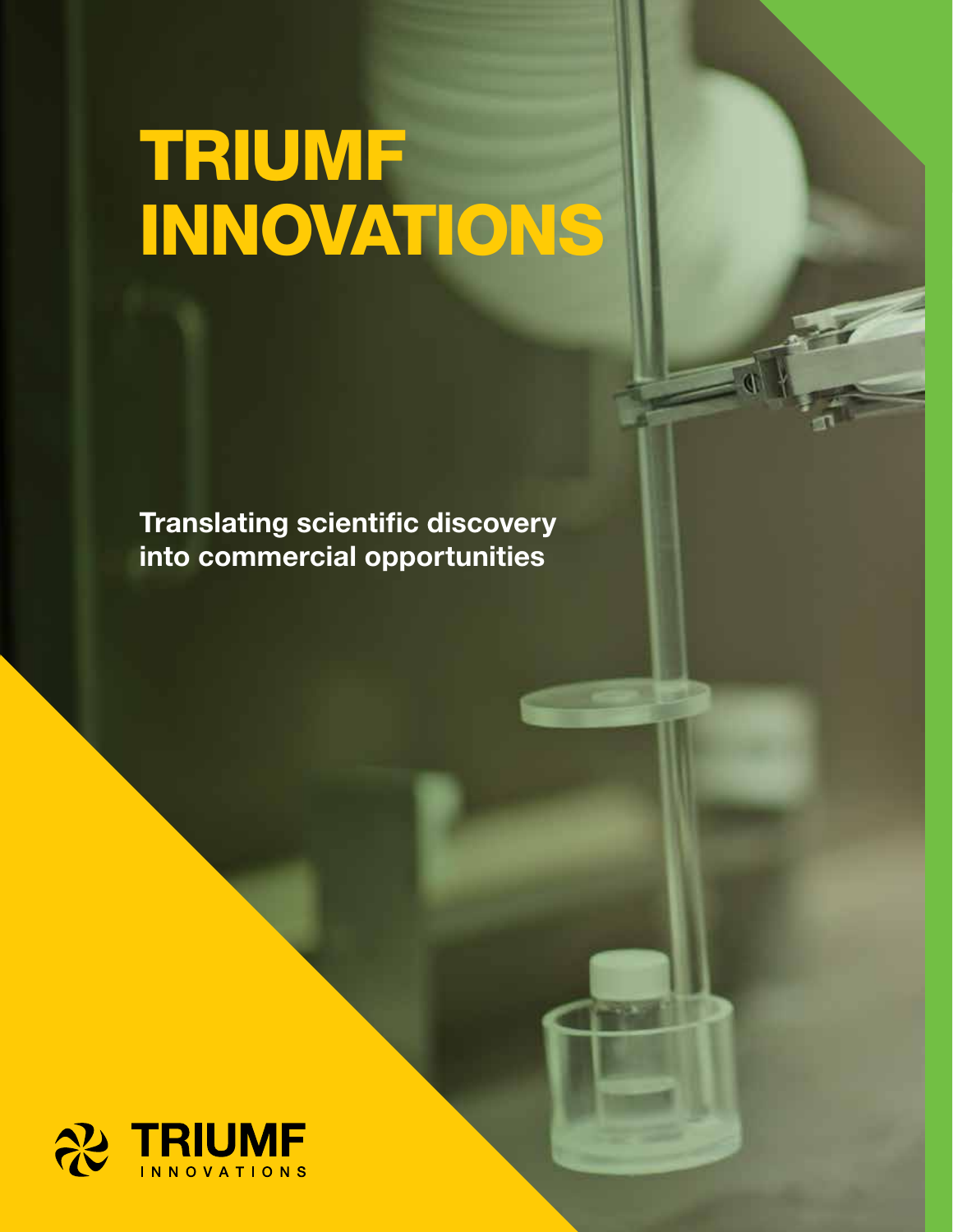# IDENTIFYING **BUSINESS** OPPORTUNITIES AT THE FRONTIER OF KNOWLEDGE

### ACCELERATING THE DEVELOPMENT OF LIFE-SAVING CANCER THERAPIES

With its fleet of particle accelerators, TRIUMF has the potential to produce world-leading amounts of <sup>225</sup>Ac, a rare radioisotope that has shown great promise in clinical trials for the treatment of cancer. TRIUMF Innovations is working to bring <sup>225</sup>Ac and other life-saving therapies from bench to bedside.



### AMPLIFYING THE IMPACT OF TRIUMF'S TWO FLAGSHIP ISOTOPE SCIENCE FACILITIES

- The Institute for Advanced Medical Isotopes (IAMI) will provide academic and industry partners with world-leading capacity for new isotope research and clinical applications
- The Advanced Rare Isotope Laboratory (ARIEL) will supercharge TRIUMF's science output, together with its potential for commercial impact



As TRIUMF hones its focus on isotope science, TRIUMF Innovations will seek to maximize the economic return from these investments:

- Collaborating with national and international partners to establish a network to provide quantum computing tools across multiple sectors
- **Developing nation-wide data science training pro**grams to help scientists translate their data science skills into industry jobs

### DEVELOPING CANADA'S THRIVING NATIONAL DATA AND ARTIFICIAL INTELLIGENCE INDUSTRIES

TRIUMF Innovations will bring world-leading expertise and training to support Canada's thriving data and artificial intelligence industries by:

## DOING BUSINESS WITH CANADA'S PARTICLE ACCELERATOR CENTRE

TRIUMF's network of innovators is constantly developing new tools and techniques that push the frontiers of knowledge. These scientific innovations hold immense promise for the world beyond the lab – including the marketplace.

The dedicated team of technology transfer professionals at TRIUMF Innovations, TRIUMF's commercialization arm, connects scientific inventions and ideas from particle detectors to isotope manufacturing systems — and the innovators behind them — to opportunities in the private sector.

- **In all dentifying commercial opportunities**
- **Navigating intellectual property issues,** patent filings, and disclosures
- **Advising on raising capital, generating** early revenue, and acquiring new customers
- **Helping with talent recruitment and** development
- In Identifying and cultivating strategic partnerships from our global network

### TRAINING OUR COMMUNITY IN THE BUSINESS OF INNOVATION

TRIUMF Innovations is spearheading a comprehensive training program to equip students, scientists, technicians, and entrepreneurs in the TRIUMF network with the skills and tools they need to become the next generation of industry leaders.

In partnership with the University of British Columbia's Sauder School of Business, the TRIUMF Innovations Training Program provides entrepreneurship training and coaching to individuals seeking to increase the commercial impact of their work. Through a variety of courses, workshops, networking events, and mentorship, the TRIUMF community can gain access to myriad opportunities to build business skills and strengthen connections with industry.





### DEVELOPING AN ECOSYSTEM THAT CATALYZES ENTREPRE-NEURIAL SUCCESS

Deeply embedded in an international network of pioneers and inventors, TRIUMF Innovations has a unique vantage point when it comes to identifying new ideas in physics and accelerator science. Here is a cross-section of our portfolio:

### STRESS-TESTING AVIONICS AND SPACE-RELATED TECHNOLOGIES

TRIUMF's proton and neutron irradiation facilities provide commercial access to particle beams that simulate radiation exposures in both space and terrestrial environments, allowing telecommunications and technology companies to stress-test mission-critical components or space-bound equipment. TRIUMF Innovations plays an important role in brokering relationships between the lab and its irradiation services customers.

TRIUMF Innovations helps TRIUMF start-ups succeed by:

TRIUMF Innovations also streamlines industry access to world-class expertise, ideas, and infrastructure across the TRIUMF network, which includes the laboratory's 20 member universities, diverse industry partners, and international collaborators.

To date, TRIUMF Innovations has successfully established and brought five spin-off companies to market, with more in the pipeline.

#### PROVIDING CRITICAL MEDICAL ISOTOPES

In partnership with BWX Technologies (BWXT), TRIUMF Innovations continues to build on TRIUMF's decades-long legacy as a key global supplier of medical isotopes. Every week, the TRIUMF-BWXT relationship supplies over 35,000 diagnostic and treatment doses of critical medical isotopes for cancer, cardiac diseases, and other illnesses.

### APPLYING PARTICLE DETECTORS FOR A GREENER TOMORROW

TRIUMF Innovations has brought to market two companies that apply particle detection technology to improve environmental outcomes in several industries: Frontier Sonde, which uses neutron detectors to improve efficiency in oil and gas surveying; and CRM Geotomography, which uses muon detectors to reduce the cost and environmental impact of geological exploration.

# LINKING DISCOVERY SCIENCE TO COMMERCIAL MARKETS